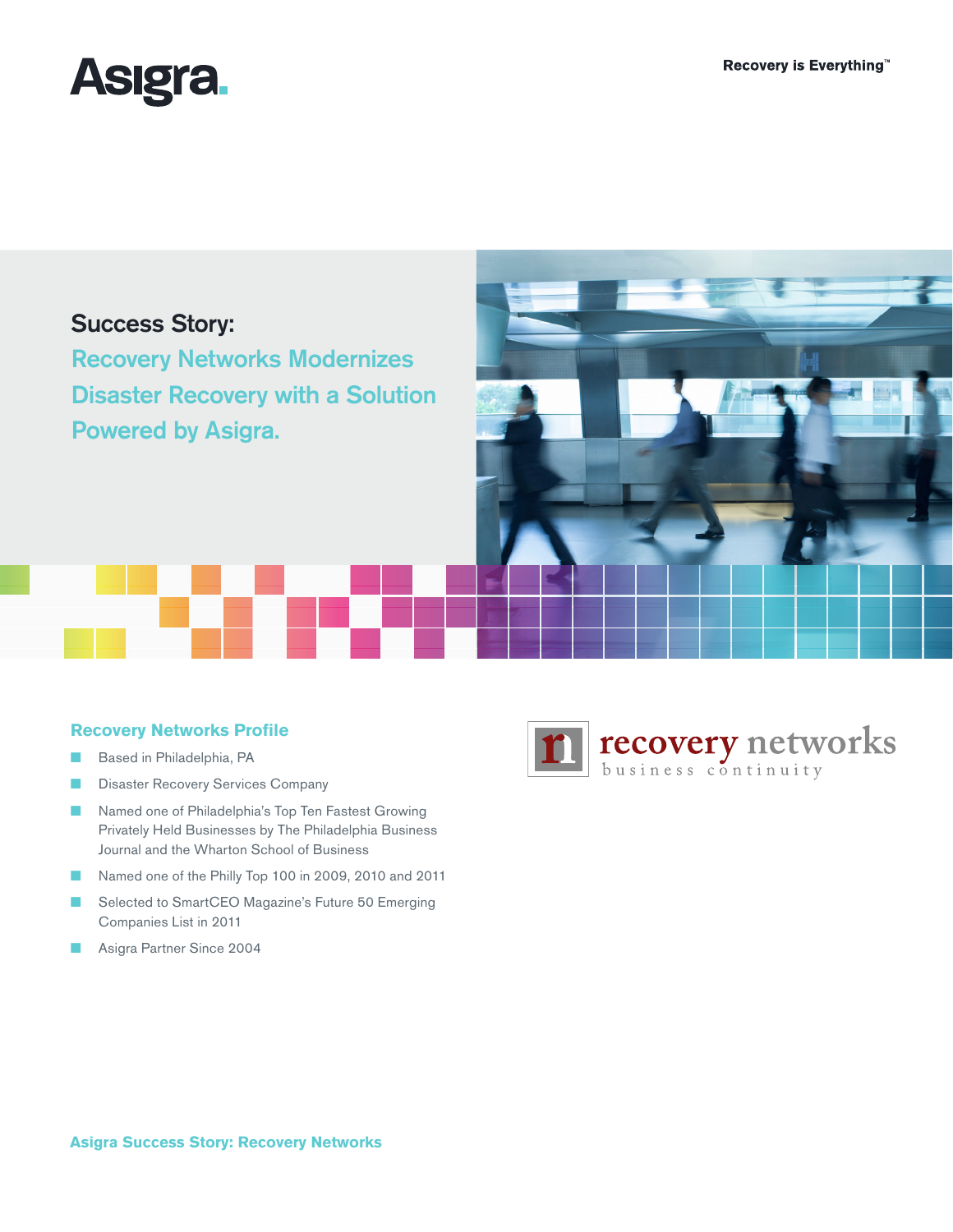

## **Ensuring Business Continuity**

The founders of Recovery Networks started the company to fill a void in the disaster recovery industry. The industry was still relying on the same, decades-old solutions, such as tape backups and self-service off-site data storage and unrefined cold-site services. Customers were using multiple, disconnected vendors. Disaster recovery essentially meant equipment and facilities rentals, not a set of integrated solutions that meet modern business requirements.

"Our partnership with Asigra has allowed us to assist enterprise organizations in deploying a cloud backup platform that not only meets their needs but becomes an integral part of their long term strategy."

### **Tom Dugan, CEO, Recovery Networks**

Recovery Networks changed all that. They united a number of licensed technologies, creating a comprehensive suite of services that provides secure and encrypted off-site data backup that have advanced disaster recovery capabilities that ensure business continuity. A main component of their services is Asigra Cloud Backup™ software.

## **The Competitive Advantage of Offering Asigra**

"I purchased my first Asigra license in 2004 and have been a loyal Asigra user ever since," said Tom Dugan, CEO of Recovery Networks. Part of his role is to constantly keep track of recent technologies and examine how Recovery Networks can best use them to help clients.

"We chose Asigra because it had all the features that other options did not – local storage, bare metal restore, agentless architecture," said Dugan. "It gives us a competitive advantage when speaking to clients. Moreover, Asigra allows us to walk into larger environments and implement a Private Cloud solution whereby, in essence, we turn their IT Department into a Service Provider for their internal customers."

Asigra enables Service Providers to store some or all backup data locally, as well as remotely. Since locally stored data can be backed up and restored at LAN speeds, local storage is an effective but low-cost tier of recovery. Asigra Bare Metal Restore allows lost data to be quickly recovered to any location throughout the enterprise without having to manually re-install

operating systems or configure hardware. As an agentless solution, Asigra doesn't need to be installed on every computer and server that needs backing up. Installed on a single machine, Asigra can reach out over the network and install all the files, operating systems and applications.

Being agentless means that Asigra is less-resource intensive, since it requires less processing power than agent solutions. Asigra creates times savings, because it eliminates the need to match agent revisions with operating system levels. And, perhaps most importantly, Asigra is more secure than a backup solution that uses agents because it doesn't require an open port on the firewall.

## **Quick Recovery, Fast Responses**

"Our clients have benefited greatly from Asigra, even if they don't fully recognize the benefits," said Dugan. "The Asigra Bare Metal Restore allows us to provide recovery quickly and easily for our clients. The agentless architecture of Asigra has allowed us to easily perform proof-of-concept projects without a lot of planning, since we don't have to install any software on production servers. With the local storage option, the client gets fast responses, which is extremely important for their recovery plans, and they are able to restore servers locally at gigabit speeds."

"I've spoken with a number of companies who have tried using other solutions which may work fine in small environments, but for larger environments, Asigra does it best."

#### **Tom Dugan, CEO, Recovery Networks**

#### **A Sense of Community**

By partnering with Asigra, Recovery Networks joined one of the most technologically progressive and advanced partner ecosystems in the industry. "There is a great sense of camaraderie among the partners, sharing what we do and how we do it has been beneficial to everyone," said Dugan.

At the annual Asigra Cloud Backup Partner Summit partners gathered from around the world to share best practices on using Asigra software. "I've been to every Partner Summit and I love it," said Dugan. "There are a lot of technical nuances that you learn about in speaking with other partners and their manner of using and deploying Asigra."